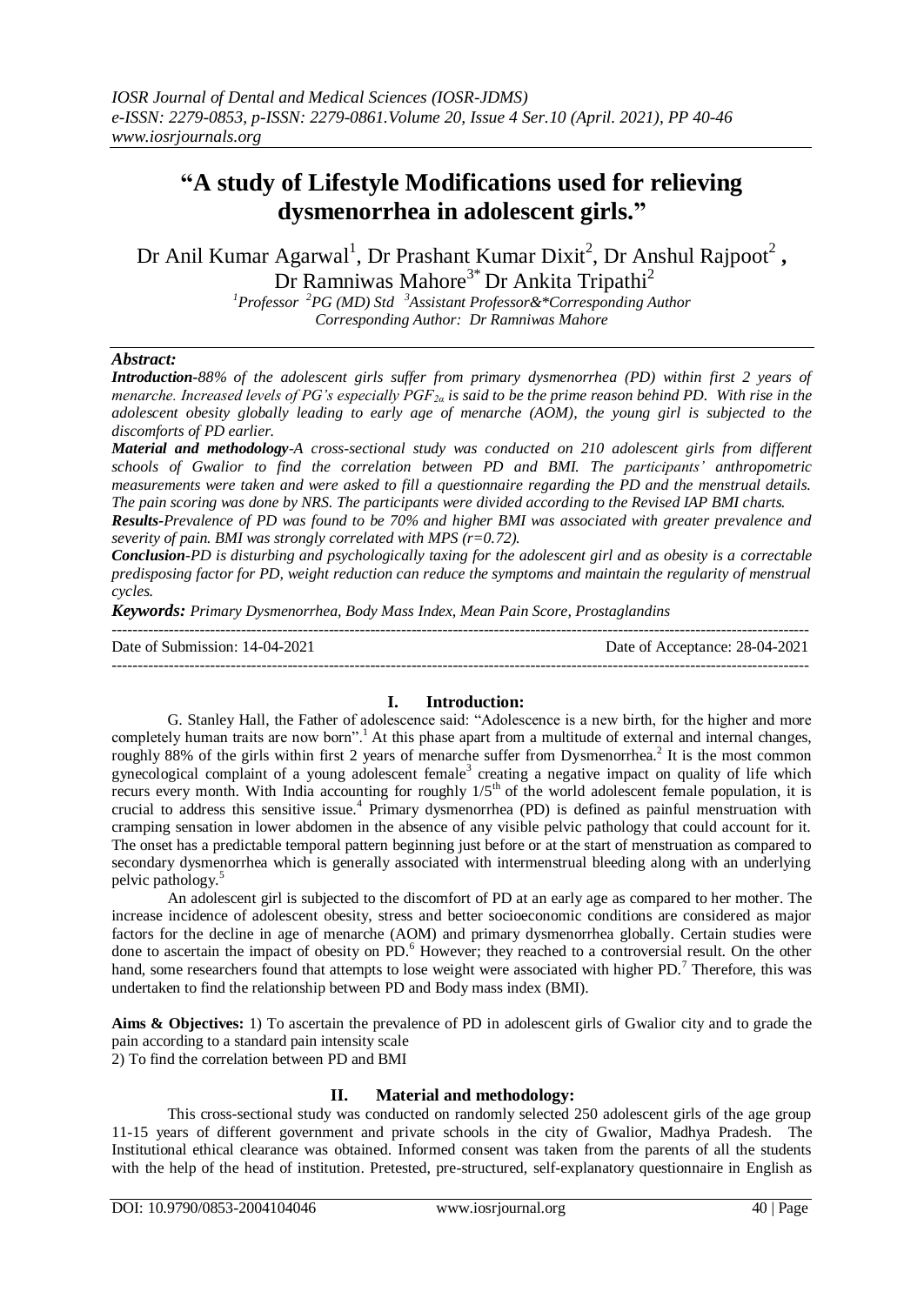well as in the local language was prepared and provided to each participant according to their preference. Each participant was asked to fill the questionnaire maintaining full privacy and was collected back quickly to avoid subject bias. The questionnaire comprised of 3 sections, namely anthropometric measurements, detailed menstrual history (including AOM, days of flow, length and regularity of cycles, presence of pain and accompanied symptoms) and medical history regarding past illness.Each participant's height and weight were taken using anthropometric measurement standards (CDC 2009) and BMI was calculated (body weight/height<sup>2</sup>). Out of 250 participants who volunteered to participate, 12 were excluded on the basis of exclusion criteria and 28 forms were found to be incompletely filled. The study population was divided into 4 groups on the basis of the BMI, according to Revised IAP 2015 growth charts as Underweight, Normal, Overweight and Obese (Table 1).<sup>8</sup>

PD was defined as having even one episode of painful menstruation in the past 6 months. Pain which was preferably spasmodic in nature and located around lower abdomen, lower back and thigh or around the suprapubic region and associated with menstruation was considered as PD. Pain intensity was measured by standard Numerical Pain Rating Scale (NRS-adopted from McCaffery, Beebe et al.1989) where each participant was supposed to fill the level of pain experienced by them from a value of 0 to 10. A score of 0 was considered as no pain, 1-3 as mild (not interfering with daily activities), 4- 6 as moderate (significant interference) and 7-10 as severe pain<sup>9</sup> (disabling the subject with daily life activities).

**Inclusion criteria:** All apparently healthy adolescent girls who have attained menarche at least 6 months back and were willing to participate. **Exclusion criteria:** All girls who had dysmenorrhea after 2 days of start of menstruation or which starts before menstrual flow and continues several days throughout the cycle or who had continuous pain for more than the  $3<sup>rd</sup>$  day or in whom the pain started 2 years after the AOM. Pain was not cramping in nature and present all over the abdomen. Participants who had pallor, nipple discharge, abnormal body hair distribution or history of diagnosed pelvic pathology and smoking. The data was collated and Statistical analysis was done using SPSS software version 18

# **III. Results:**

The total number of participants included in the study was 210 accounting for aresponse rate of 84%. Mean (+ SD) age and BMI were estimated as  $13 + 1.94$  years and  $17.39 + 2.67$  Kg/m<sup>2</sup> respectively in Table 1. Table 2 depicts the demographic details of the study population.

| Table 1 Classification body weight according to body mass index |                           |  |  |
|-----------------------------------------------------------------|---------------------------|--|--|
| <b>BMI</b>                                                      | <b>Nutritional status</b> |  |  |
| $\leq 3^{\rm rd}$<br>$\mu$ percentile                           | Underweight               |  |  |
| $4th$ percentile- $22nd$ percentile                             | Normal                    |  |  |
| $\geq$ 23 adult equivalent percentile                           | Overweight                |  |  |
| $\geq$ 25 adult equivalent percentile                           | Obese                     |  |  |

| Table 2: Demographic details of the study population |                                    |  |  |
|------------------------------------------------------|------------------------------------|--|--|
| <b>Characteristics</b>                               | $Mean + S. D$                      |  |  |
| Mean age                                             | $13 \pm 1.94$ Yrs.                 |  |  |
| Mean height                                          | $1.52 \pm 0.77$ cms.               |  |  |
| Mean weight                                          | 39.92 $\pm$ 6.63 Kgs.              |  |  |
| Mean BMI                                             | $17.39 \pm 3.67$ Kg/m <sup>2</sup> |  |  |

Table 3 shows that the mean AOM was  $12.94 + 0.74$  years while the mean duration of PD was found to be  $1.5 +$ 0.32 days.

| Table 3: Menstrual diary of the study population |                       |  |  |
|--------------------------------------------------|-----------------------|--|--|
| <b>Parameters</b>                                | $Mean + S. D$         |  |  |
| Mean AOM                                         | $12.94 \pm 0.74$ Yrs. |  |  |
| Mean duration of PD                              | $1.5 \pm 0.32$ days   |  |  |
| Mean length of the cycle                         | $28.6 \pm 3.24$ days  |  |  |
| Mean days of flow                                | $3.7 \pm 1.15$ days   |  |  |

Majority (52.3%) of the participants had a normal BMI while 23.8% were overweight, 7.1% obese and 16.7% underweight. Prevalence of PD in the study group was 70%, out of which 23.8% had mild, 41.5% moderate and 34.7% had severe PD as shown in Table 4. The prevalence was highest (74%) in the overweight individuals.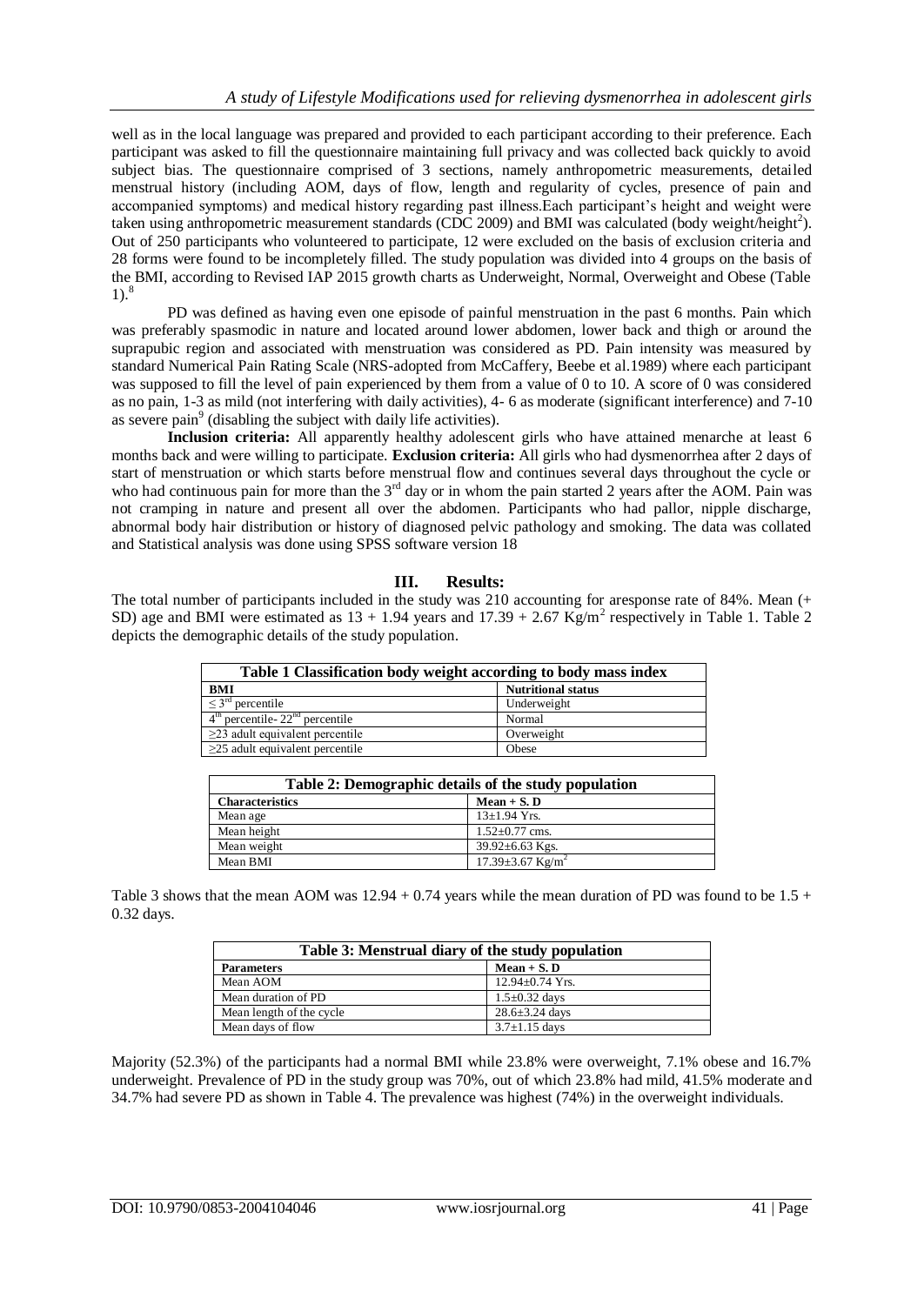| Table 4: Prevalence of Primary Dysmenorrhea in different categories of BMI |                    |                      |              |               |              |
|----------------------------------------------------------------------------|--------------------|----------------------|--------------|---------------|--------------|
| BMI(n)                                                                     | Mean BMI $(kg/m2)$ | Prevalence of PD (n) | Mild $(n)$   | Moderate (n)  | Severe $(n)$ |
| Underweight (35)                                                           | $11.82 \pm 0.75$   | $60\% (21)$          | 42.8% (09)   | 38.1% (08)    | 19.0% (04)   |
| Normal $(110)$                                                             | $16.40 \pm 1.53$   | 70.9% (78)           | 28.2% (22)   | 50.0% (39)    | 21.8% (17)   |
| Overweight (50)                                                            | $20.62 \pm 1.50$   | 74% (37)             | $8.1\%$ (03) | $27.0\%$ (10) | 64.9% (24)   |
| Obese $(15)$                                                               | $24.98 \pm 0.90$   | 73.3% (11)           | $9.0\%$ (01) | $36.3\%$ (04) | 54.5% (06)   |
| Total $(210)$                                                              | $17.39 \pm 3.67$   | 70% (147)            | 23.8% (35)   | $41.5\%$ (61) | 34.7% (51)   |

PD was most prevailing in the lower age group of 10 to 13 years 75.0%, 71.9%, 70.6% respectively followed with high MPS mean score in the same age group in comparison to higher age group Table5.

| Table 5: Comparison of PD with respect to AOM |                  |                  |                   |                  |                  |
|-----------------------------------------------|------------------|------------------|-------------------|------------------|------------------|
| $AOM$ (yrs.)                                  | PD Prevalence    | Mild             | Moderate $\%$ (n) | Severe           | <b>MPS</b>       |
|                                               | $\frac{\%{n}}{}$ | $\frac{\%{n}}{}$ |                   | $\frac{\%{n}}{}$ | Mean $\pm SD$    |
| $10 \ge 11$ (n=08)                            | 75.0% (06)       | $20.0\%$ (01)    | 33.3% (02)        | $60.0\%$ (03)    | $06.89 + 2.14$   |
| $11 > 12$ (n=32)                              | 71.0% (23)       | 33.3% (08)       | 47.8% (11)        | 21.7% (05)       | $06.54 + 2.04$   |
| $12 \ge 13$ (n=102)                           | 70.6% (72)       | 19.4% (14)       | 40.2% (29)        | 40.2% (29)       | $05.61 \pm 1.36$ |
| $13 \ge 14$ (n=68)                            | 67.6% (46)       | 26.0% (12)       | 43.4% (20)        | $30.4\%$ (14)    | $05.02 \pm 1.26$ |
| Total $(n=210)$                               | 70.0% (147)      | 23.8% (35)       | $41.4\%$ (61)     | 34.6% (51)       | $0.564 + 2.24$   |

The severity of PD was highest in the overweight and lowest in the underweight participants. Most of the normal weight participants had moderate PD. The difference was found to be statistically significant,  $\ell^2$  (6,147)  $= 28.20$ , p<0.001 (Figure 1)



**Figure: 1 Severity of PD in different categories of BMI**

The Mean Pain Score (MPS) of the study group was estimated as 05.64±2.24. MPS of overweight and obese participants was found to be higher than underweight and normal BMI participants and difference was statistically significant, one-way ANOVA F (3,147) =15.97, p<0.001 (Figure 2).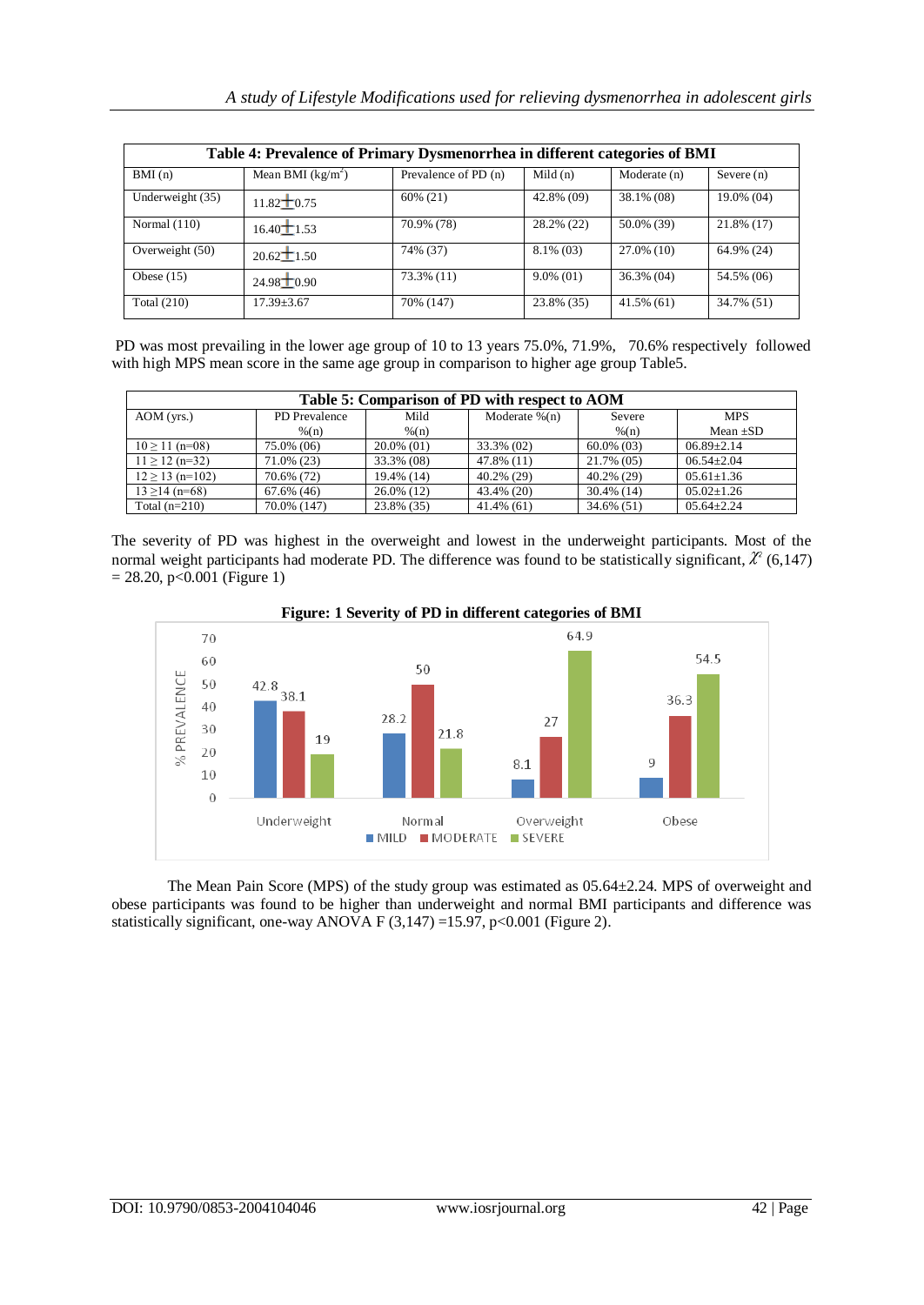

**Fig 2: Mean Pain Score of participants in different BMI categories**

The prevalence, severity and MPS of PD was highest in girls who attained an early menarche (10≥11 yrs.) and gradually reduced as the AOM increased. The percentage of girls suffering from severe PD was higher in the participants who attained menarche earlier ((10≥11 yrs.) as depicted in Table 5 and Fig. 3. but the difference in severity was not statistically significant.  $\ell^2(6,147) = 1.41$ , p=0.96.



**Fig 3: Comparison of PD in participants of different AOM**

# **IV. Discussion:**

The prevalence of PD is highly underestimated and difficult to decipher because only a few affected seek medical treatment despite the substantial distress experienced. The reason could be that many consider pain to be a part of the menstrual cycle rather a disorder.<sup>10</sup>This study aimed to determine the prevalence of PD in the school going girls of Gwalior and its relationship with the BMI. The mean age and BMI of the participants was 13 $\pm$ 1.34 yrs. and 17.39 $\pm$ 3.67kg/m<sup>2</sup> respectively. Majority (52.3%) of the participants had a normal BMI while 23.8% were overweight, 7.1% obese and 16.7% underweight.

The percentage of overweight and obese adolescents in our study is lower than a similar study which was done on affluent schools of Gwalior which reported 35.8% and 24.6% overweight and obese respectively.<sup>11</sup>The prevalence of PD was relatively high (70%) in our study and related well with the corresponding values from studies across the globe, ranging from  $85\%$  in USA,<sup>12</sup> to 84 % in Italy.<sup>13</sup> Studies from India have reported the prevalence to be 87.87% across India,<sup>14</sup> 70.2% in South India<sup>15</sup> and 65% in Kadapa, a district in erstwhile Andhra Pradesh.<sup>16</sup>This varying prevalence of PD could be attributed to different definitions of the condition and lack of a standard method for assessing the prevalence and severity.<sup>17</sup> It could also be due to varying age groups on which these studies were conducted as the prevalence of PD is higher in late adolescents as compared to higher age groups.<sup>1</sup>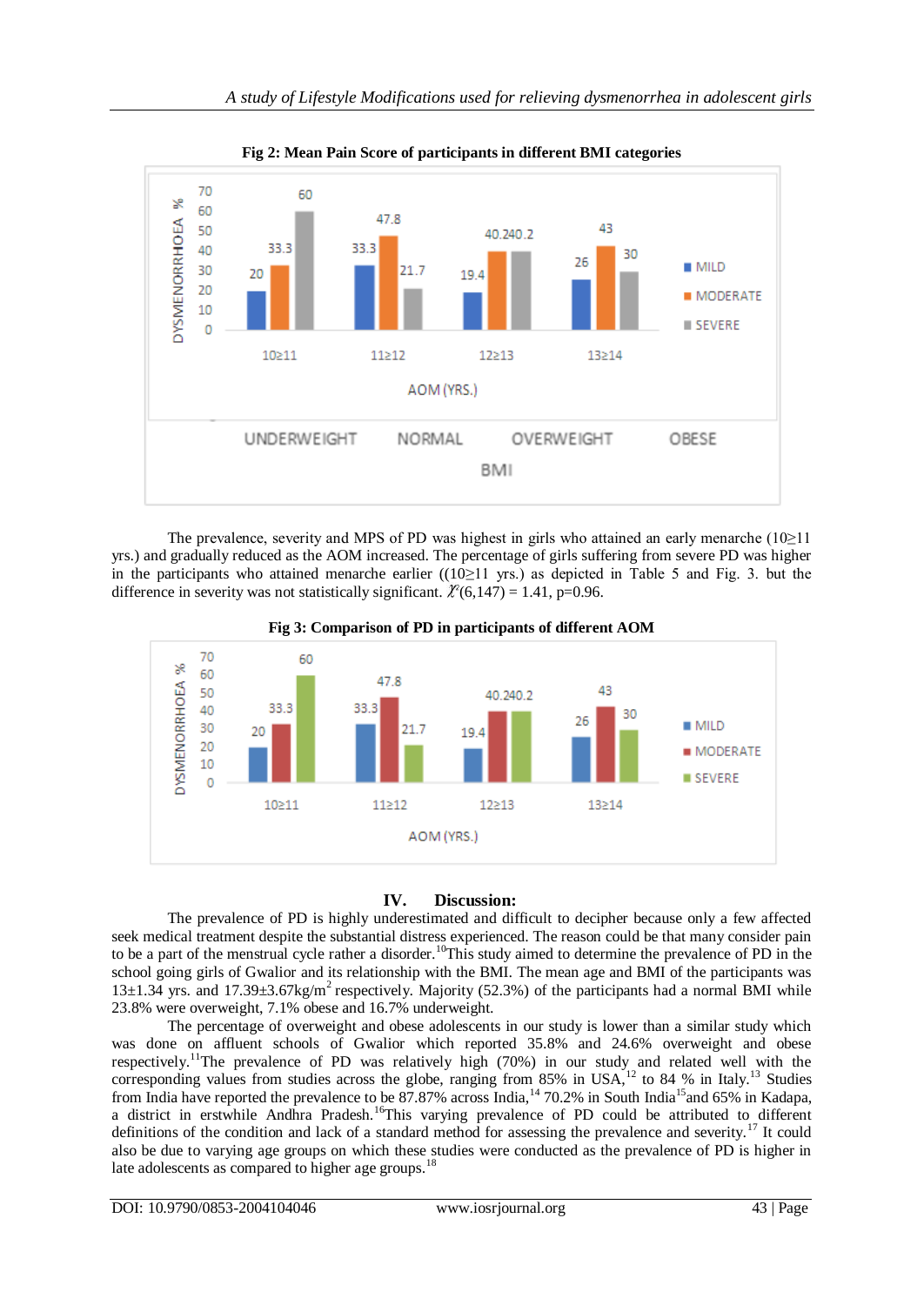Based on our study 54.03% of the participants suffered from PD every month, 23.90% frequently (once quarterly) while 22.07% suffered rarely (twice annually). Similar results were reported by Shabnam Omidvar et al. study. <sup>19</sup> Majority (41.5%) of the participants described their pain as moderate in our study which is in conjunction to study conducted by Nagori N.et al.<sup>20, 21</sup> Nonetheless, some researchers have found majority of their study population to suffer from mild pain only.<sup>22</sup>

In the present study 34.7% of the participants reported severe pain. The result found is higher than previous study conducted by Harlow SD et.al., which mentioned 7-15% subjects had severe pain? <sup>18</sup> The reason being, differences in pain perception and expression based on social and psychological factors.<sup>23</sup> The prevalence and severity of PD was higher in obese and overweight participants as compared to normal and underweight and the results were found to be statistically significant  $\chi^2$  (6,147) = 28.20, p<0.001] which is illustrated in Table 4 and Fig 1. Similar results were reported by Gurdeep kaur<sup>24</sup> and RupaVani et al,  $^{25}$  who found that the higher BMI was associated with higher PD. In contradiction, Chauhan et al.<sup>26</sup> and Nazish Rafique<sup>27</sup> found increased prevalence of PD in underweight females. On the other hand, Khodakarami B et al<sup>28</sup> found the frequency and severity of PD to be higher in the normal-weight group than other subjects. Contrary to all the above studies, Hong Ju et al. found a U-shaped association where both underweight and overweight had higher  $PD^{29}$  as compared to normal weight individuals while some studies have led to inconclusive results.<sup>30, 31</sup>

The MPS recorded in current study was 5.64±2.24 which is close to that of Heba A, AbuHelwa et al. who reported a MPS of  $6.79\pm2.64$ <sup>32</sup> The MPS of overweight and obese participants was higher and the difference was found to be statistically significant,  $F(3,147) = 15.97$ ,  $p<0.001$  as depicted in Fig 2. Post hoc comparison by Bonferroni test indicated that the MPS of underweight  $(04.33\pm1.91)$  and normal  $(05.02\pm1.94)$ was significantly lower than overweight  $(07.13\pm1.90)$  and obese  $(07.45\pm2.38)$ . However, no significant difference was found between underweight and normal as well as the overweight and obese participants. Taken together these results suggest that the severity of PD was dependent on the BMI, with higher BMI participants suffering from severe PD while the ones who were underweight or had normal BMI had lesser intensity of PD. It must be underlined here that the BMI should be high to observe the changes as the difference between underweight and normal individuals was not significant. Present study also revealed a strong significant positive correlation between MPS and BMI ( $r=0.72$ ,  $\mathbb{R}^2=0.51$ , SEE=2.67,  $p=0.0002$ ,  $n=147$ ). Similarly, Harlow and Campbell also concluded significant correlation between obesity and dysmenorrhea with more than twofold dysmenorrhea in obese patients compared with others.<sup>33</sup>

The above-mentioned findings can be explained by the endocrine control of menstruation which is a complex mechanism and is associated with body fat and steroid hormones.<sup>34</sup> PD is usually caused due to excessive release of prostaglandins (PG's)  $E_2$  and  $F_{2\alpha}$ , especially PG  $F_{2\alpha}$ . The PG's induces incoordinate myometrial contractions resulting in potent vasoconstriction of uterine blood vessels<sup>35</sup> ultimately progressing to myometrial uterine hypoxia and ischemia as confirmed by Doppler blood flow studies. Pickles et al. first depicted 8-13 times more PG levels in the endometrial fluid of dysmenorrhoeic women and correlated with the intensity of pain.<sup>36</sup> Availability of arachidonic acid, COX and endometrial cellular trauma, are important factors that stimulate prostaglandin production. In uterine tissues, arachidonic acid (precursor of PG's) is usually produced from phospholipids through hydrolysis by the lysosomal enzyme phospholipase  $A_2$ . Progesterone exerts an important control on the stability of lysosomes; a high level of progesterone tends to stabilize lysosomes, while a declining level unstabilizes it. At the end of the luteal phase of the menstrual cycle the progesterone level declines and therefore there occurs lysosomal instability. Thus, continuing availability of increased arachidonic acid together with the intracellular destruction and trauma accompanying the onset of menstruation stimulates the production of prostaglandins. Most of the production and release of prostaglandins occurs during the first 48 hours of menstrual flow, accounting for the intense pain experienced during the first or second day of menstruation in PD.<sup>5</sup> In our study 42.6% reported onset of PD a day prior, 30% a few hours earlier while 27.4% along with menstruation. Parallel results were revealed by Erenel et al. on adolescent students.<sup>37</sup>

A certain amount of body fat, preferably the gluteo-femoral fat appears to be important to maintain normal ovulatory cycles with exaggerated fat being associated with disruption of the reproductive health. Connections between adipose tissue and reproductive endocrinology are as follows:

1) Adipocytes produce aromatase which converts androgen to estrone and estradiol: Studies have shown that endometrial thickness is influenced by adiposity through its estrogen mediated effects with increased estrogen increasing endometrial proliferation thus increasing  $PGF_{2\alpha}$  concentrations.

2) Body weight influences the quality of estrogen produced, with thin females making less potent and obese females making more potent forms of estrogen.

3) Obese female has diminished sex hormone binding globulin (SHBG) thus evolving in an elevated percentage of free serum estradiol, potentially increasing the estrogenic stimulation of the endometrium and prompting proliferation of tissues that increase the PG's particularly PGF2α. All these factors led to conclude that obese females are progesterone deficient, relative to circulating estrogen levels.<sup>38</sup>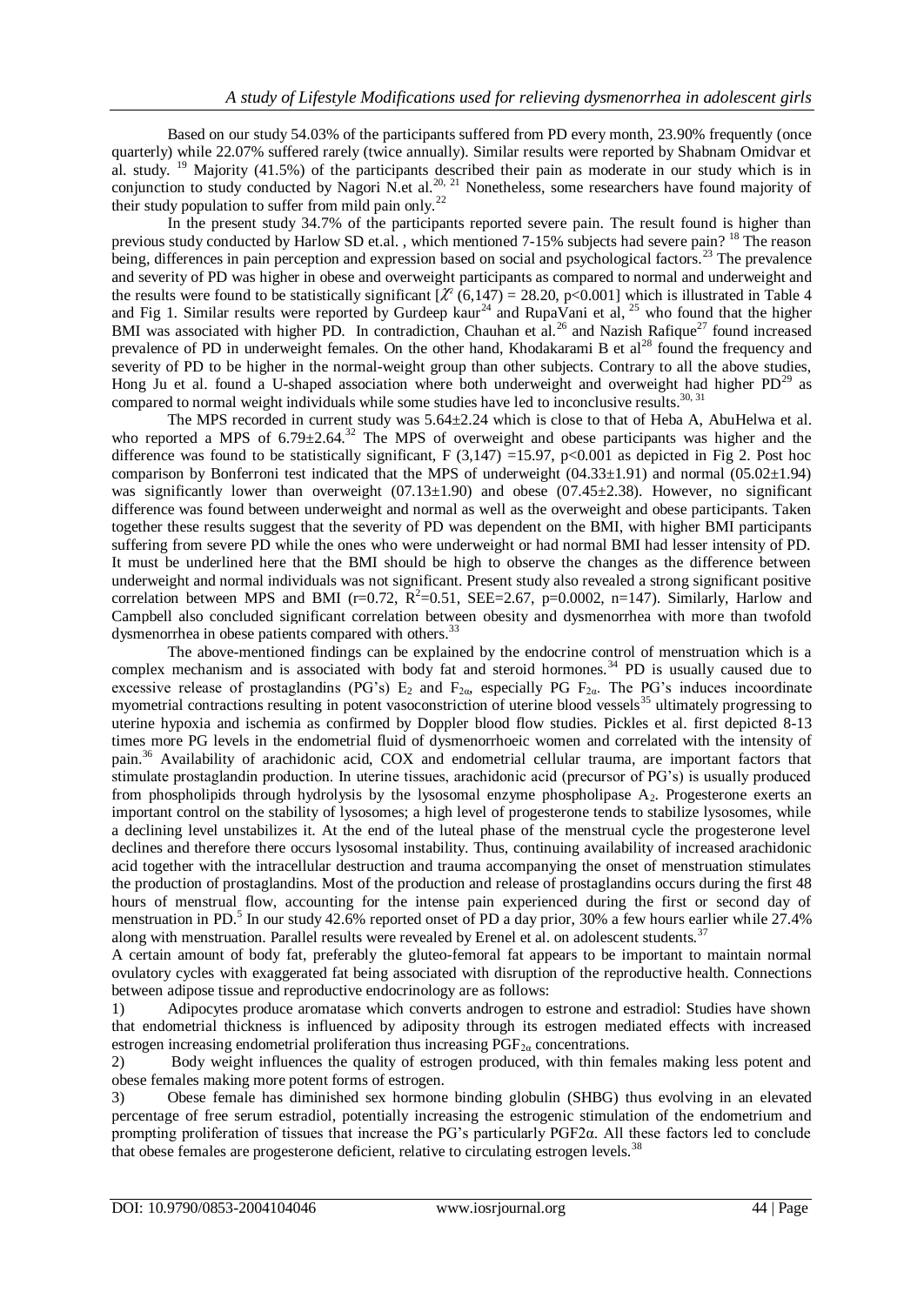4) Farb et al. demonstrated that the expression of COX and other PG's were upregulated in severely obese subjects.<sup>39</sup>

All the above factors elicit that obese females are partly if not completely estrogen dominant which ultimately increases the PG concentration and leads to increased PD. In addition, PG's also lower the threshold for pain perception as type C pain neurons are stimulated by anaerobic metabolites generated by an ischemic endometrium. As the peripheral pain perception is increased, these dysmenorrheic females are at increased risk of other chronic painful conditions throughout the menstrual cycles<sup>17</sup> which severely affects the quality of life, mood and sleep**.** Other factors which may add to PD include increased vasopressin release without concomitant rise in oxytocin levels that produces dysrhythmic uterine contractions leading to uterine hypoxia and ischemia sensitivity of myometrium to rising PG's.<sup>5</sup>

While comparing the PD with AOM in current study, it was found that the prevalence and severity of PD was higher in participants having an early AOM ( $10 \ge 11$ ) and lower in those having a delayed AOM which is depicted in table 5. However, the difference was not found to be statistically significant  $\chi^2(6,147) = 1.41$ , p=0.96]. Also, there was an inverse correlation between AOM and MPS (r= -0.65,  $\overline{R}^2$ =0.42, SEE=3.67, p=0.06,  $n=147$ ). Similar results have been reported by Heba A, AbuHelwa et al.<sup>32</sup> where a higher prevalence of PD was present in participants having an early AOM.Another study found AOM<12 yrs. as a risk factor for PD (odds ratio = 1.54, 99% CI: 1.17, 2.04).<sup>40</sup>This can be explained by the fact that increased BMI especially the higher gluteo-femoral fat which is responsible for early AOM in adolescent girls also is a culprit in aggravating the symptoms of PD. Contradictory results were revealed by Kural et al.<sup>41</sup> and Margaret et al.<sup>42</sup> who could not find a correlationbetween AOM and PD and by Patel et al. who found a higher AOM (>14 yrs.) as a risk factor for  $PD<sup>43</sup>$ 

Our study delineated tiredness and fatigue (62.7%) as the most commonly associated symptom with PD while nausea and vomiting (23.0%) being the next. The associated symptoms were present either along with menstruation (57%) or a day prior to it (43%). The longer and heavier menstrual flow was associated with higher PD (OR=1.6, 95% CI=1.42-1.88). Coinciding results were found in cross sectional study done on Iranian students.<sup>44</sup> Adipose tissue releases adipokines which cause impaired ovarian function through altering the hypothalamo-pituitary–ovarian axis, resulting in disrupted menstruation. Previous studies suggested that menstrual irregularities are higher in both girls with low and high BMI and having menstrual irregularity has been associated with dysmenorrhea.<sup>29, 45</sup>

#### **V. Conclusion:**

PD is psychologically taxing and leads to physical and emotional morbidity which ultimately disrupts the daily life of adolescent girls**.** The present study establishes a significant association between obesity and PD. Hence there is a need to acknowledge and address the issue of rising adolescent obesity in our community as it is a correctible predisposing factor for PD, given the large proportion of girls getting affected by it.

#### **Conflict of interest:** Nil

Limitation: Family history could not be incorporated as genetic and environmental factors have a role. Level of stress was not taken into consideration as it is a risk factor for PD. As data was collected through self-reported questionnaire, this can have reporting bias.

**Source of funding:** Nil

#### **References**

- [1]. <https://education.stateuniversity.com/pages/2026/Hall-G-Stanley-1844-1924.html>
- [2]. Widholm O: Epidemiology of premenstrual tension syndrome and primary dysmenorrhea. In Dawood MY, McGuire JL, Demers LM (eds): Premenstrual Syndrome and Dysmenorrhea, p 3. Baltimore: Urban & Schwarzenberg, 1985
- [3]. Morrow C, Naumburg E. Dysmenorrhea Primary Care. Clinics in Office Practice. 2009; 36:19–32<br>[4]. https://www.unicef.org/india/what-we-do/adolescent-development-participation
- [4]. https://www.unicef.org/india/what-we-do/adolescent-development-participation
- Dawood MY. Dysmenorrhoea and prostaglandins, Gynaecologic Endocrinology 1987,405-421
- [6]. Li W, Liu Q, Deng X, Chen Y, Liu S, Story M. Association between Obesity and Puberty Timing: A Systematic Review and Meta-Analysis. *Int J Environ Res Public Health*. 2017;14(10):1266. Published 2017 Oct 24. doi:10.3390/ijerph14101266.
- [7]. Montero P, Bernis C, Fernandez V, Castro S. Influence of body mass index and slimming habits on menstrual pain and cycle irregularity. J Biosoc Sci. 1996; 28:315–23
- [8]. https://www.iapindia.org/iap-growth-charts/
- [9]. McCaffery, M., Beebe, A., et al. (1989). Pain: Clinical manual for nursing practice, Mosby St. Louis, MO.
- Wong LP. Attitudes towards dysmenorrhoea, impact and treatment seeking among adolescent girls: a rural school-based survey. Aust J Rural Health 2010; 19:218–223.
- [11]. Chandra N, Anne B, Venkatesh K, Teja GD, Katkam SK. Prevalence of Childhood Obesity in an Affluent School in Telangana Using the Recent IAP Growth Chart: A Pilot Study. Indian J Endocrinol Metab. 2019;23(4):428-432
- [12]. Banikarim C, Chacko MR, Kelder SH. Prevalence and impact of dysmenorrhea on Hispanic female adolescents. Arch PediatrAdolesc Med. 2000; 154:1226–1229
- [13]. Prevalence of menstrual pain in young women: what is dysmenorrhea?Grandi G, Ferrari S, Xholli A, Cannoletta M, Palma F, Romani C, Volpe A, Cagnacci AJ Pain Res. 2012; 5():169-74.